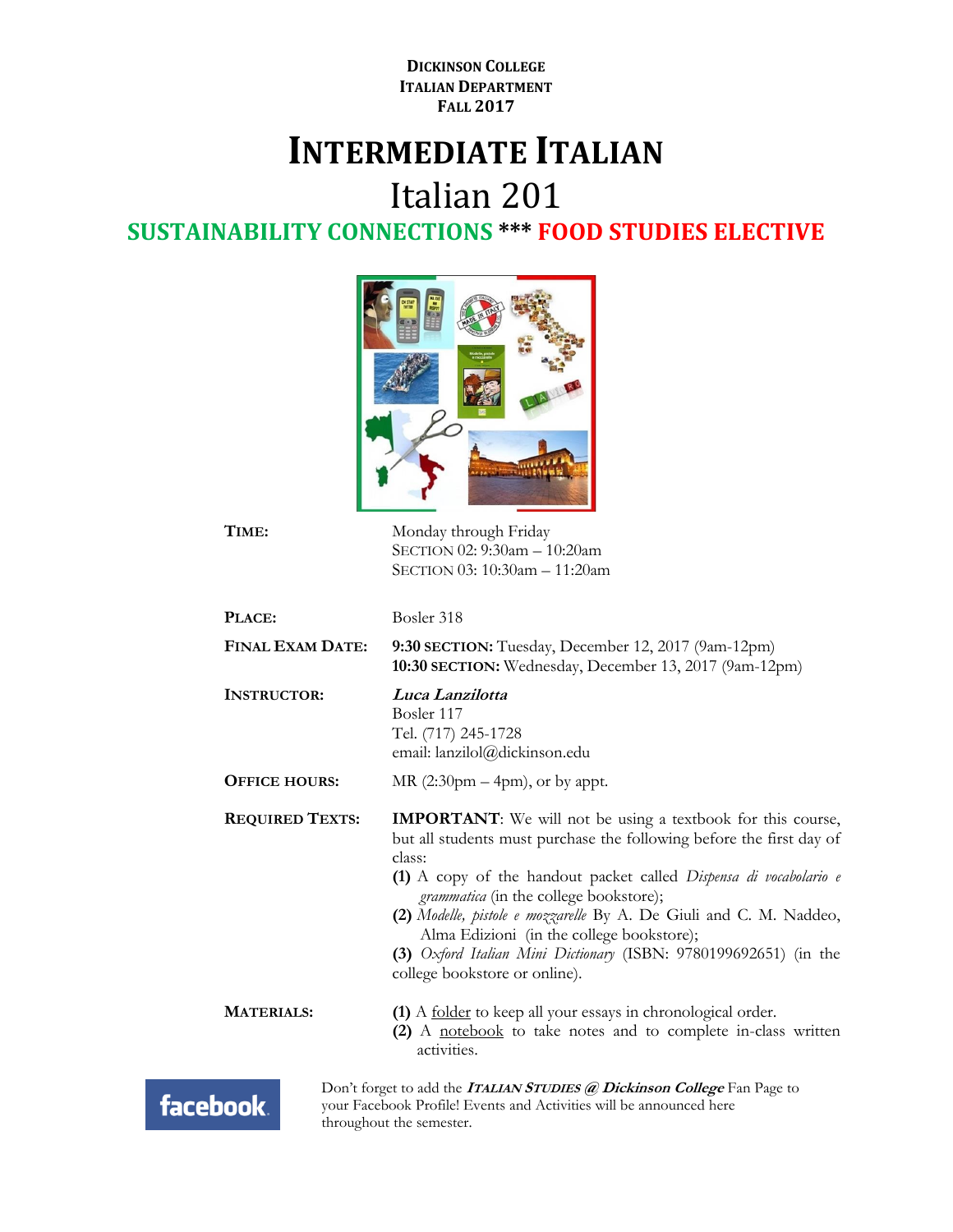#### **DICKINSON COLLEGE ITALIAN DEPARTMENT**

#### **GENERAL INFORMATION**

| <b>MOODLE</b>                                                              | This syllabus gives you an overview of the course goals, organization, requirements and a general plan<br>of the materials covered. Keep in mind that a weekly calendar of assignments will be found on our<br>Moodle website that must be checked daily.                                                                                                                                                                                                                                                                                                                                                                                                  |
|----------------------------------------------------------------------------|------------------------------------------------------------------------------------------------------------------------------------------------------------------------------------------------------------------------------------------------------------------------------------------------------------------------------------------------------------------------------------------------------------------------------------------------------------------------------------------------------------------------------------------------------------------------------------------------------------------------------------------------------------|
| <b>COURSE</b><br><b>DESCRIPTION</b><br><b>OWARNINGO</b><br><b>LANGUAGE</b> | Italian 201 is an intermediate intensive language course designed to expand and perfect your oral and<br>written competency in Italian language and culture.<br>The approach used is <b>communicative</b> , which means that the focus of the course is on producing<br>language in realistic settings, not simply on performing exercises or drills. Therefore, we strive for<br>maximum use of Italian in the classroom. It is essential that you speak only Italian in class with                                                                                                                                                                       |
| <b>POLICY</b>                                                              | your classmates and with your instructor. Any questions you may have that cannot be expressed in<br>Italian should be sent in English to your instructor as an email or asked outside the classroom. This is<br>the only way that we can create a full-immersion environment. A large portion of your participation<br>grade will be based on how much you use Italian in class. Any use of English will be noted and will<br>result in a lower grade for participation.                                                                                                                                                                                   |
|                                                                            | CULTURE: Since you cannot learn a language without a context, Italian culture will be an important<br>component of your learning experience. Each unit contains a cultural reading and/or a short film<br>that will serve as points of departure for our cultural discussions in class.                                                                                                                                                                                                                                                                                                                                                                    |
| <b>SUSTAINABILITY</b><br><b>CONNECTIONS</b>                                | Sustainability Connections (SCON) courses engage students in making connections between the<br>main topic of the course and Sustainability. In this course, the connections with Sustainability will<br>be related to the units on Italian Food (unit 3) and the Italian Economy (unit 5). Furthermore, your<br>final project will have an emphasis on Sustainability.                                                                                                                                                                                                                                                                                     |
| <b>COURSE FORMAT</b>                                                       | You should study grammar and vocabulary daily, and complete homework assignments prior to class<br>meetings according to the syllabus and/or supplemental email messages. Each unit will be completed<br>over 2 week periods. At the end of each unit you will take a written exam (every other Friday).                                                                                                                                                                                                                                                                                                                                                   |
| <b>COURSE GOALS1</b>                                                       | If you work consistently and efficiently, by the end of the semester you should be able to:<br>→ <i>understand</i> the main ideas of complex text on both concrete and abstract topics, including technical<br>discussions in his/her field of specialization;<br>interact with a degree of fluency and spontaneity that makes regular interaction with native speakers<br>quite possible without strain for either party; and<br>$\rightarrow$ <b>produce</b> clear, detailed text on a wide range of subjects and explain a viewpoint on a topical issue<br>giving the advantages and disadvantages of various options.                                  |
| <b>ATTENDANCE</b>                                                          | Attendance, which is mandatory, is taken at the beginning of every class. Three (3) late arrivals are<br>calculated as one (1) absence. Three (3) absences will be tolerated if notified in advance. Additional<br>absences due to serious illnesses or family emergencies must be documented and communicated to<br>your instructor PRIOR to class. Religious obligations, if communicated in advance, are excused for the<br>date of the religious holiday. Unexcused absences will guarantee a lower final grade (minus 2 points per<br>absence). Please schedule your travel plans accordingly. Your advisor will be notified of repeated<br>absences. |

 $\overline{a}$ 

<sup>1</sup> These goals refer to level A2 of the *Common European Framework of Reference for Languages:* http://www.coe.int/T/DG4/Portfolio/?M=/main\_pages/levels.html.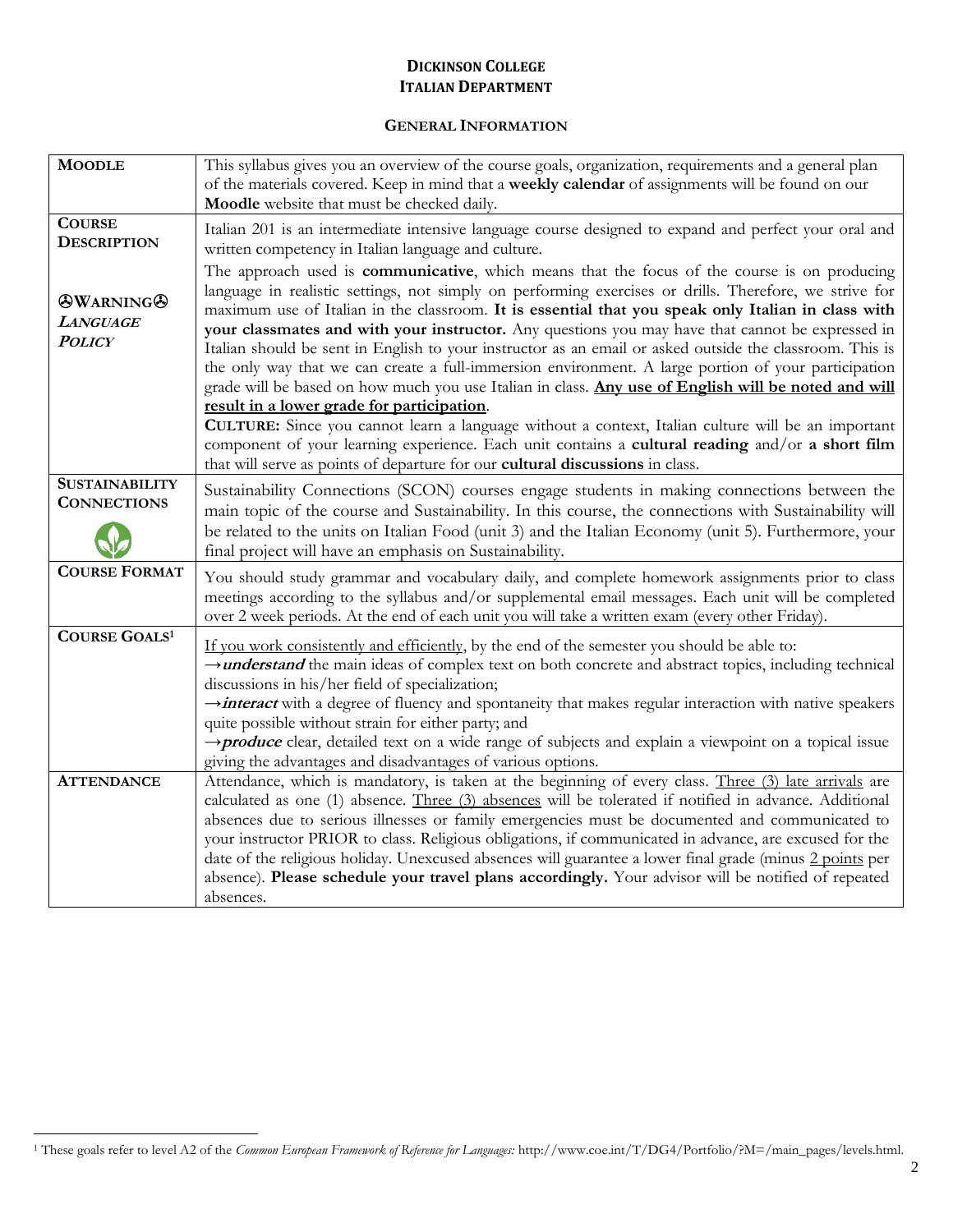#### **COURSE PREPARATION**

| <b>DAILY WORK</b>    | Learning a foreign language is an incremental process, and the weekly assignments have been carefully                                                                                                                                                                                                                                                                                                                                                                                                                                                                                                                                                                                                                                                                                                                                                                                                                                    |           |                                                                             |                                                                                                                                                                                                         |  |
|----------------------|------------------------------------------------------------------------------------------------------------------------------------------------------------------------------------------------------------------------------------------------------------------------------------------------------------------------------------------------------------------------------------------------------------------------------------------------------------------------------------------------------------------------------------------------------------------------------------------------------------------------------------------------------------------------------------------------------------------------------------------------------------------------------------------------------------------------------------------------------------------------------------------------------------------------------------------|-----------|-----------------------------------------------------------------------------|---------------------------------------------------------------------------------------------------------------------------------------------------------------------------------------------------------|--|
|                      | designed to make you practice consistently every day. The rewards will be great, but you must be actively<br>involved. You are required to follow the syllabus and to write out and check dialogues/compositions,                                                                                                                                                                                                                                                                                                                                                                                                                                                                                                                                                                                                                                                                                                                        |           |                                                                             |                                                                                                                                                                                                         |  |
|                      |                                                                                                                                                                                                                                                                                                                                                                                                                                                                                                                                                                                                                                                                                                                                                                                                                                                                                                                                          |           | other assignments and exercises on the day they are assigned.               |                                                                                                                                                                                                         |  |
|                      |                                                                                                                                                                                                                                                                                                                                                                                                                                                                                                                                                                                                                                                                                                                                                                                                                                                                                                                                          |           |                                                                             |                                                                                                                                                                                                         |  |
| <b>PARTICIPATION</b> | Your participation in class activities is a crucial component of this course and will give you the<br>opportunity to develop your listening and speaking skills in a collaborative and friendly setting. Being part<br>of a language class involves: <i>listening</i> to your teacher and to your classmates every time they speak;<br>repeating (in Italian) when you are not understood; using only Italian in class (according to the class<br>language policy); articulating in a loud and clear voice so that everybody in the class can hear you; taking<br>notes during class, unless your instructor tells you otherwise; <i>showing interest</i> in other students' ideas<br>and suggestions; <i>contributing</i> to the accomplishment of the task of your group, pair, or entire class; and<br>being prepared to perform when requested. Finally, CREATIVITY is always appreciated in anything that<br>you do in this course. |           |                                                                             |                                                                                                                                                                                                         |  |
| <b>HOMEWORK</b>      |                                                                                                                                                                                                                                                                                                                                                                                                                                                                                                                                                                                                                                                                                                                                                                                                                                                                                                                                          |           |                                                                             | Homework counts towards your grade (see grading policy). Assignments will consist of the following:                                                                                                     |  |
|                      | exercises online.                                                                                                                                                                                                                                                                                                                                                                                                                                                                                                                                                                                                                                                                                                                                                                                                                                                                                                                        |           |                                                                             | 1. Vocabulary and grammar exercises which will be posted on Moodle. You will complete these                                                                                                             |  |
|                      | 2. Cortometraggi (short movies) to watch, cultural readings to read, Italian websites to explore. For<br>each of them, you will make an audio recording, using the website/application Soundcloud.com or an<br>audio-recording software of your choice, to summarize the short film, the cultural reading or the book, or<br>to describe a website. More information will be provided in class.                                                                                                                                                                                                                                                                                                                                                                                                                                                                                                                                          |           |                                                                             |                                                                                                                                                                                                         |  |
|                      |                                                                                                                                                                                                                                                                                                                                                                                                                                                                                                                                                                                                                                                                                                                                                                                                                                                                                                                                          |           | exercises. Late assignments will lower your homework and preparation grade. | All homework assignments will count as part of your class preparation grade and will be calculated<br>according to the (1) diligence, (2) completeness, and (3) seriousness with which you complete the |  |
| <b>VERBS</b>         | While this course has a communicative approach to language learning, command of the various verb<br>tenses does take time and preparation.<br>Verbs and vocabulary will be drilled during the last 5 minutes of class in the form of schedine. You cannot<br>learn Italian without knowing how to conjugate correctly and the knowledge of grammar is useless if you<br>do not broaden your vocabulary. So consider the <i>schedine</i> a dose of "linguistic vitamins". They are graded<br>(one point each for a total of 5 points). Here is an example of a typical schedina:                                                                                                                                                                                                                                                                                                                                                          |           |                                                                             |                                                                                                                                                                                                         |  |
|                      | LE CONIUGAZIONI $-N.1$                                                                                                                                                                                                                                                                                                                                                                                                                                                                                                                                                                                                                                                                                                                                                                                                                                                                                                                   |           | <b>NOME</b>                                                                 |                                                                                                                                                                                                         |  |
|                      | Verbo                                                                                                                                                                                                                                                                                                                                                                                                                                                                                                                                                                                                                                                                                                                                                                                                                                                                                                                                    | Persona   | Tempo                                                                       | Risposta                                                                                                                                                                                                |  |
|                      | Studiare                                                                                                                                                                                                                                                                                                                                                                                                                                                                                                                                                                                                                                                                                                                                                                                                                                                                                                                                 | Voi<br>Tu | Presente<br>Presente                                                        |                                                                                                                                                                                                         |  |
|                      | Essere<br>Avere                                                                                                                                                                                                                                                                                                                                                                                                                                                                                                                                                                                                                                                                                                                                                                                                                                                                                                                          | Lui       | Presente                                                                    |                                                                                                                                                                                                         |  |
|                      | Mangiare                                                                                                                                                                                                                                                                                                                                                                                                                                                                                                                                                                                                                                                                                                                                                                                                                                                                                                                                 | Loro      | Presente                                                                    |                                                                                                                                                                                                         |  |
|                      | <b>Traduzione:</b> il capo $=$                                                                                                                                                                                                                                                                                                                                                                                                                                                                                                                                                                                                                                                                                                                                                                                                                                                                                                           |           |                                                                             |                                                                                                                                                                                                         |  |
|                      |                                                                                                                                                                                                                                                                                                                                                                                                                                                                                                                                                                                                                                                                                                                                                                                                                                                                                                                                          |           |                                                                             |                                                                                                                                                                                                         |  |
|                      |                                                                                                                                                                                                                                                                                                                                                                                                                                                                                                                                                                                                                                                                                                                                                                                                                                                                                                                                          |           |                                                                             |                                                                                                                                                                                                         |  |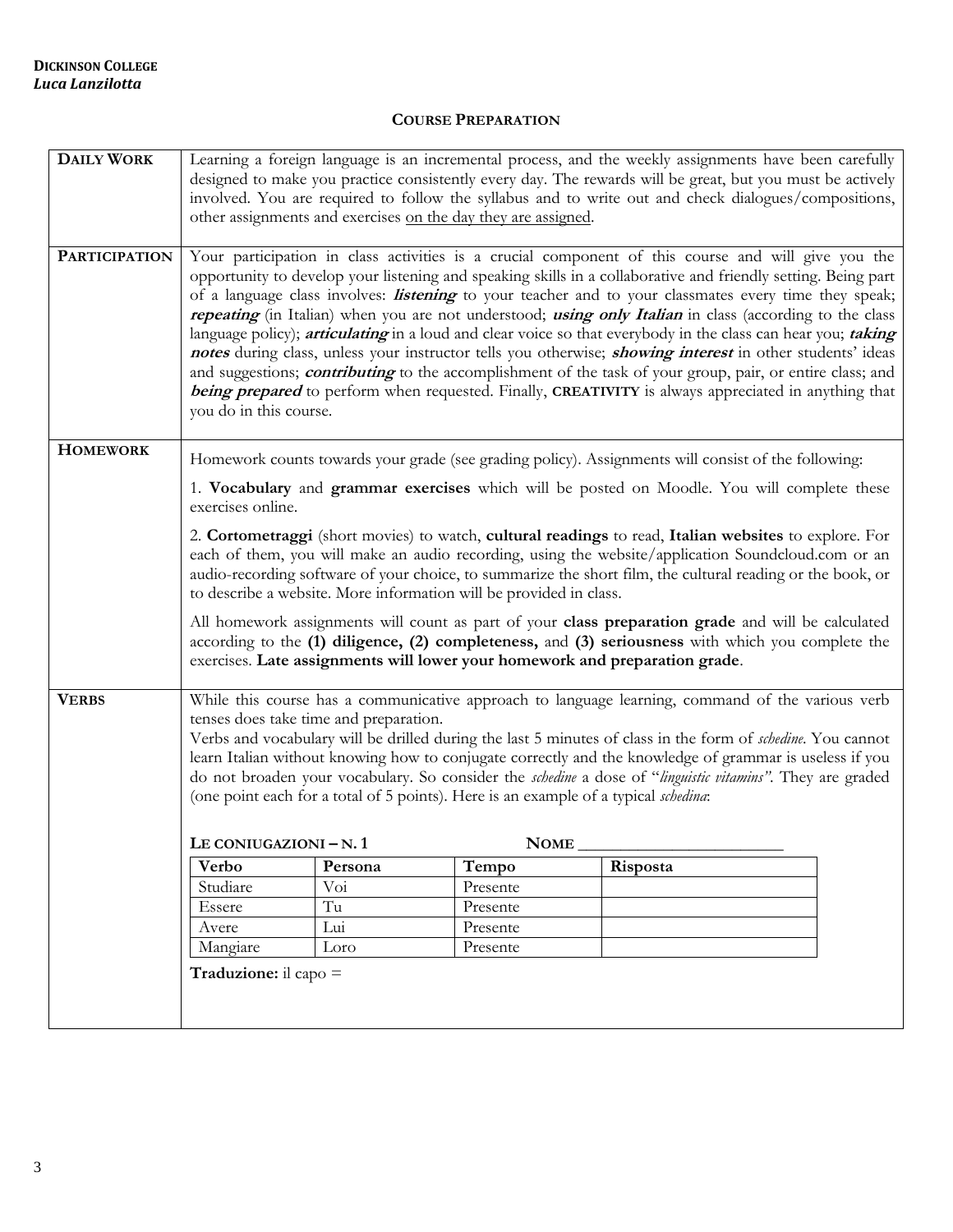#### **ASSESSMENT**

| <b>ORAL</b><br><b>PRESENTATIONS</b><br><b>AND ROLE-PLAYS</b> | Throughout the semester, students will prepare two brief presentations (the first will focus on<br>Italian cuisine and the second on an Italian company). More details will be provided in class.<br>Additionally, every week students will be performing short skits on a variety of related topics. The<br>oral presentations and the role-plays will be graded and will count toward the final oral grade.<br><b>CLASSROOM</b> = <b>ITALY</b> ! A large portion of your participation grade will be based on how much<br>you use Italian in class. Any use of English will be noted and will result in a lower grade for<br>participation (see the language policy). |
|--------------------------------------------------------------|-------------------------------------------------------------------------------------------------------------------------------------------------------------------------------------------------------------------------------------------------------------------------------------------------------------------------------------------------------------------------------------------------------------------------------------------------------------------------------------------------------------------------------------------------------------------------------------------------------------------------------------------------------------------------|
| <b>WRITTEN</b><br>TESTS $(7+1)$                              | A 50-minute cumulative exam will be administered every other week (in addition to short quizzes<br>whose average will count as <b>one written test grade</b> ). Make-up exams will be granted only for<br>documented absences and notified in advance. If you do not have documentation for being<br>absent on an exam day, the exam (or quiz) will count as a ZERO. Please schedule your travel<br>arrangements accordingly.                                                                                                                                                                                                                                           |
| <b>QUIZZES</b>                                               | There will be various quizzes throughout the course that will assess your knowledge of vocabulary.<br>These quizzes are given in order to help you pace yourself and prepare you for the exams. At the end<br>of the course, your quiz average will count as ONE (1) WRITTEN EXAM GRADE.                                                                                                                                                                                                                                                                                                                                                                                |
| <b>COMPOSITIONS (3)</b>                                      | Your compositions must be submitted in a folder that you will buy for use in this course. Late<br>assignments will lower your composition grade. You must submit both the first and second draft<br>(stapled please) to receive a grade (average of the two drafts). No grade will be recorded in the<br>grade book unless the composition is corrected. You will keep all your compositions in the folder<br>in chronological order so that both you and I can monitor your progress in writing.                                                                                                                                                                       |
| <b>FINAL PAPER</b>                                           | Your final paper will be the result of a cultural research project conducted in Italian. Unlike the other<br>compositions, for the final you will only submit one draft. More details will be provided in class.                                                                                                                                                                                                                                                                                                                                                                                                                                                        |
| <b>FINAL</b><br><b>EXAM</b>                                  | The FINAL EXAM will take place at the end of the semester (see the course calendar attached). It will<br>include two parts: I) a 90 minute cumulative examination that will test your listening, reading, and<br>writing abilities as well as your knowledge of the content topics and acquisition of vocabulary and<br>grammar, 2) a 5 minute oral exam related to the cultural content of the course. Please schedule<br>your travel arrangements accordingly.                                                                                                                                                                                                        |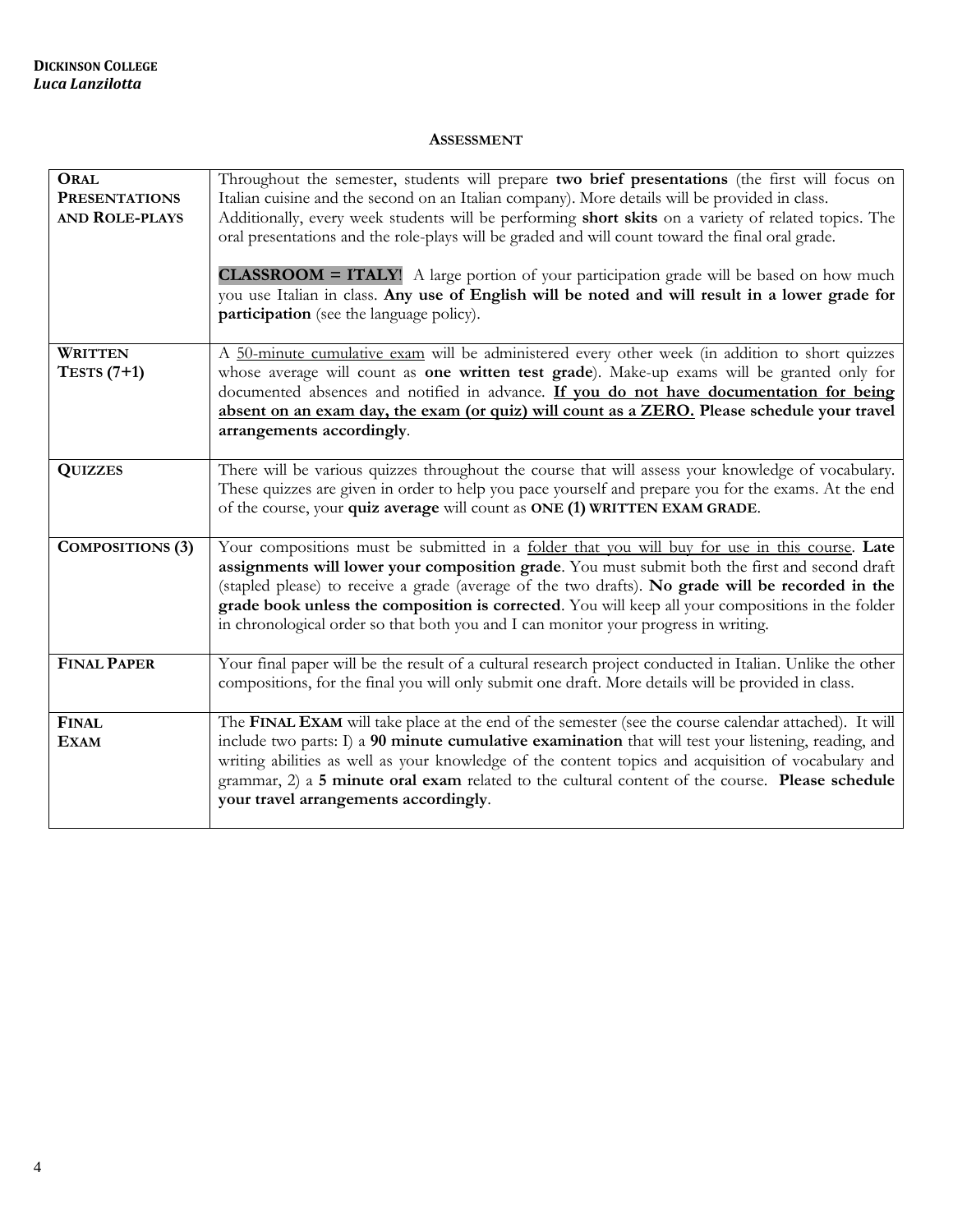#### **MANDATORY EXTRACURRICULAR ACTIVITIES**

#### **\*\*\* TWO (2) ARE MANDATORY \*\*\***

| <b>TAVOLA</b>    | Held on Wednesdays (from 5:30pm to 7pm until fall pause, and from 12 to 1:30pm in the                |  |  |
|------------------|------------------------------------------------------------------------------------------------------|--|--|
| <b>ITALIANA</b>  | second half of the semester) in HUB Sideroom 202. It is a great opportunity to practice the          |  |  |
|                  | language in a relaxed atmosphere and meet other Italian professors, students returning from Bologna, |  |  |
|                  | and community members interested in Italian culture. After the requirement is fulfilled, any extra   |  |  |
|                  | active participation in the Tavola Italiana will count towards extra credit.                         |  |  |
| LANGUAGE         | Students who want to practice their Italian can do language exchanges with Italians on skype, using  |  |  |
| <b>EXCHANGES</b> | the website www.language-exchanges.org. After your skype session, send your instructor an email in   |  |  |
| (SKYPE)          | which you share some information about your language partner that you have learned in your           |  |  |
|                  | conversation. After the requirement is fulfilled, any extra skype session will count towards extra   |  |  |
|                  | credit.                                                                                              |  |  |

#### **IMPORTANT:**

Students can choose to fulfill these requirements by:

- Participating in the Italian Table twice, or
- Doing two skype sessions, or
- Participating in the Italian Table once and doing one skype session.

#### **EXTRACURRICULAR ACTIVITIES FOR EXTRA CREDIT**

| <b>ITALIAN</b>  | A number of Italian films (subtitled in English) will be screened weekly. Details will be sent out        |
|-----------------|-----------------------------------------------------------------------------------------------------------|
| <b>FILM</b>     | during the semester. Some of the films may be related to other Italian courses, but most of them will     |
| <b>SERIES</b>   | be accessible and interesting to you. You may earn EXTRA CREDIT points by watching movies if              |
|                 | you write a brief report on them (be sure to ask your instructor for more information).                   |
| <b>CIRCOLO</b>  | Each semester the Italian Club organizes interesting and entertaining activities for Italian students. I  |
| <b>ITALIANO</b> | will keep you posted about its agenda, which will be particularly exciting this spring. Please do your    |
|                 | best to participate, it will be rewarding! Active participation in these activities will count for extra- |
|                 | credit. All events are posted on the Italian Studies @ Dickinson College Fanpage on Facebook.             |

#### **RESOURCES**

| <b>MULTILINGUAL</b> | The Multilingual Writing Center – located on the lower level of the Waidner-Spahr Library in the Old        |  |
|---------------------|-------------------------------------------------------------------------------------------------------------|--|
| <b>WRITING</b>      | ATS Room, midway between the Information Commons and the Archives – supports the mission of                 |  |
| <b>CENTER</b>       | the foreign language departments to develop students' critical thinking skills and fluency in writing.      |  |
| (MWC)               | The MWC assists writers of all levels and abilities. Trained tutors and the Overseas Assistant will         |  |
|                     | work one-on-one with writers on a variety of concerns, including developing ideas; understanding            |  |
|                     | genres; organizing material; crafting sentences; analyzing and correcting patterns of error; and building   |  |
|                     | vocabulary.                                                                                                 |  |
|                     | Walk-in appointments are accepted at the MWC; however, to be sure that you see a tutor, it is best to       |  |
|                     | make an appointment. To make an appointment, you can access the online scheduler at                         |  |
|                     | http://www.dickinson.edu/info/20158/writing program/796/mwc online appointments                             |  |
| <b>TUTORING</b>     | If, despite your consistent and accurate work in the textbook and in other class materials, you still       |  |
|                     | need help with the linguistic structures, I will do my best to help you out. If necessary, I will refer you |  |
|                     | to the Dickinson College tutoring service for extra help.                                                   |  |
| <b>ONLINE</b>       | For online dictionaries, sites that stream Italian music or TV, or even digital flashcards to study Italian |  |
| <b>RESOURCES</b>    | vocabulary, take a look at <i>Al di là del ponte</i> , a website of online resources created for Dickinson  |  |
|                     | students of Italian: http://blogs.dickinson.edu/aldiladelponte/                                             |  |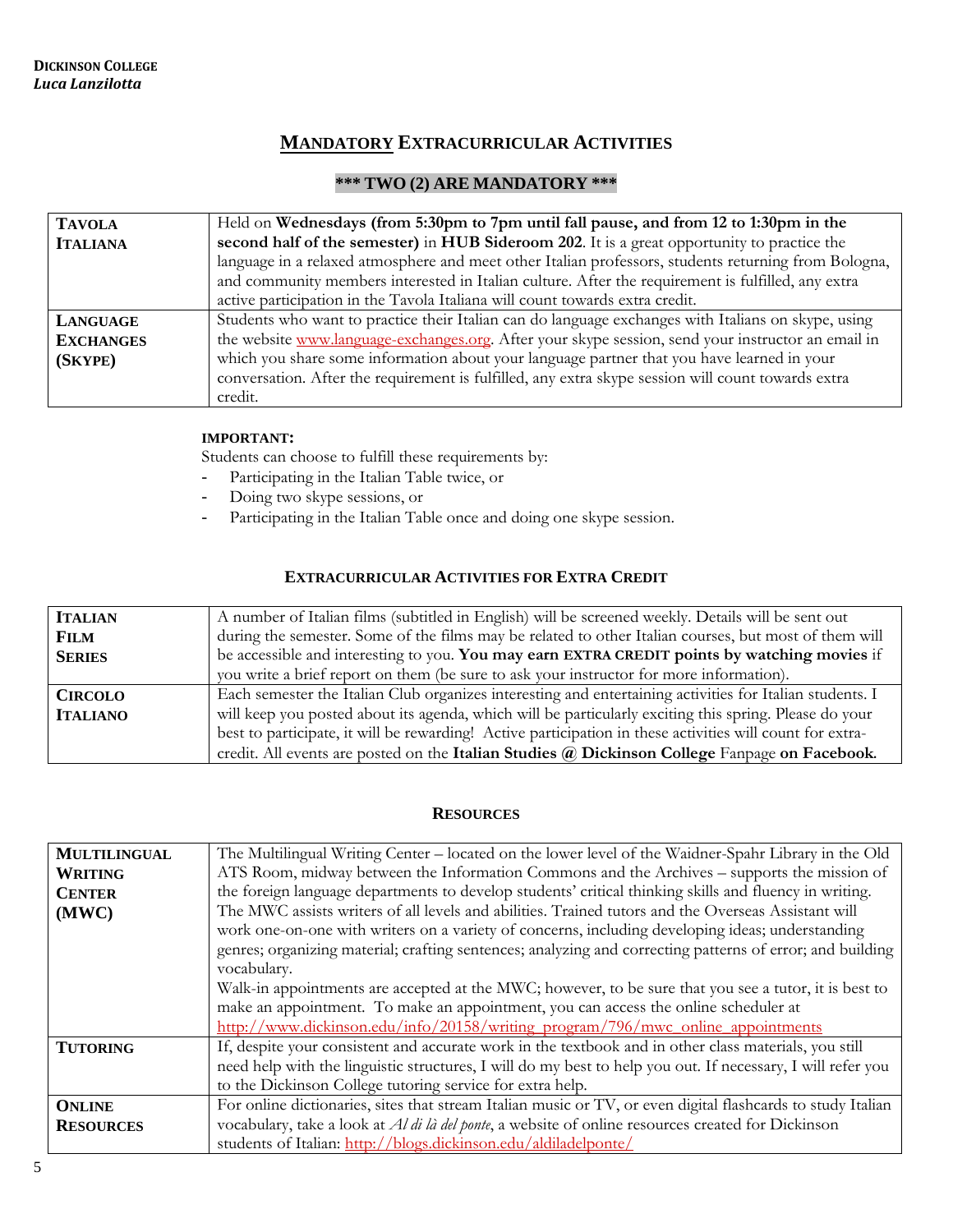#### **GRADING**

| <b>FINAL</b><br><b>GRADES</b> | <b>Final grades</b> will be based on the following components:                                                                                                                                                                                                            |                                                        |                                                                           |
|-------------------------------|---------------------------------------------------------------------------------------------------------------------------------------------------------------------------------------------------------------------------------------------------------------------------|--------------------------------------------------------|---------------------------------------------------------------------------|
|                               | 15% - Class preparation and homework<br>15% - Class participation, and Italian in class<br>$15%$ - Compositions $(4)$<br>$10%$ - Final paper<br>15% - Written exams $(7)$ + quiz average $(1)$<br>15% - Oral average (presentations and role-plays)<br>$15%$ - Final exam |                                                        | + Mandatory Requirement:<br>two visits to the Italian Table and/or Mixxer |
| <b>GRADE</b><br><b>SCALE</b>  | A $(93-100)$<br>$B + (87 - 89)$<br>$C+$ (77-79)<br>$D + (67 - 69)$<br>(59 and under)<br>F                                                                                                                                                                                 | A- $(90-92)$<br>$B(83-86)$<br>$C(73-76)$<br>$D(63-66)$ | $B - (80 - 82)$<br>$C - (70 - 72)$<br>$D - (60 - 62)$                     |

# **Study in Bologna!**



I encourage you to think about this wonderful opportunity! After a cycle of 3 semesters you will have acquired good language skills

and your experience abroad will be very rewarding. Students can spend an entire year or one semester (Fall or Spring) in the Bologna program. A Summer Immersion Program is also offered in alternate years.

The city of Bologna, located in northern Italy, has its own distinct medieval beauty. Centered at the crossroads of Italy, this city of approximately half-a-million people is home to one of the oldest universities in the world. It is just a train ride away from the art of Florence, the fashionable streets of Milan and the historic city of Venice. Bologna, designated an official European "city of culture" in 2000, is also a major center for trade fairs, where businesses and industries showcase everything from the latest developments in technology to the newest cars, perfumes and books. The [Bologna Program](http://www.dickinson.edu/academics/global-campus/content/Dickinson-in-Italy/) was first offered in 1965 and is Dickinson's oldest program.

For information on study abroad, please come see me. In the meantime, check out the program's website at [http://www.dickinson.edu/centers/global\\_study/content/Italy\\_\\_Bologna/](http://www.dickinson.edu/centers/global_study/content/Italy__Bologna/). Don't forget to come to our **Bologna Receptions**!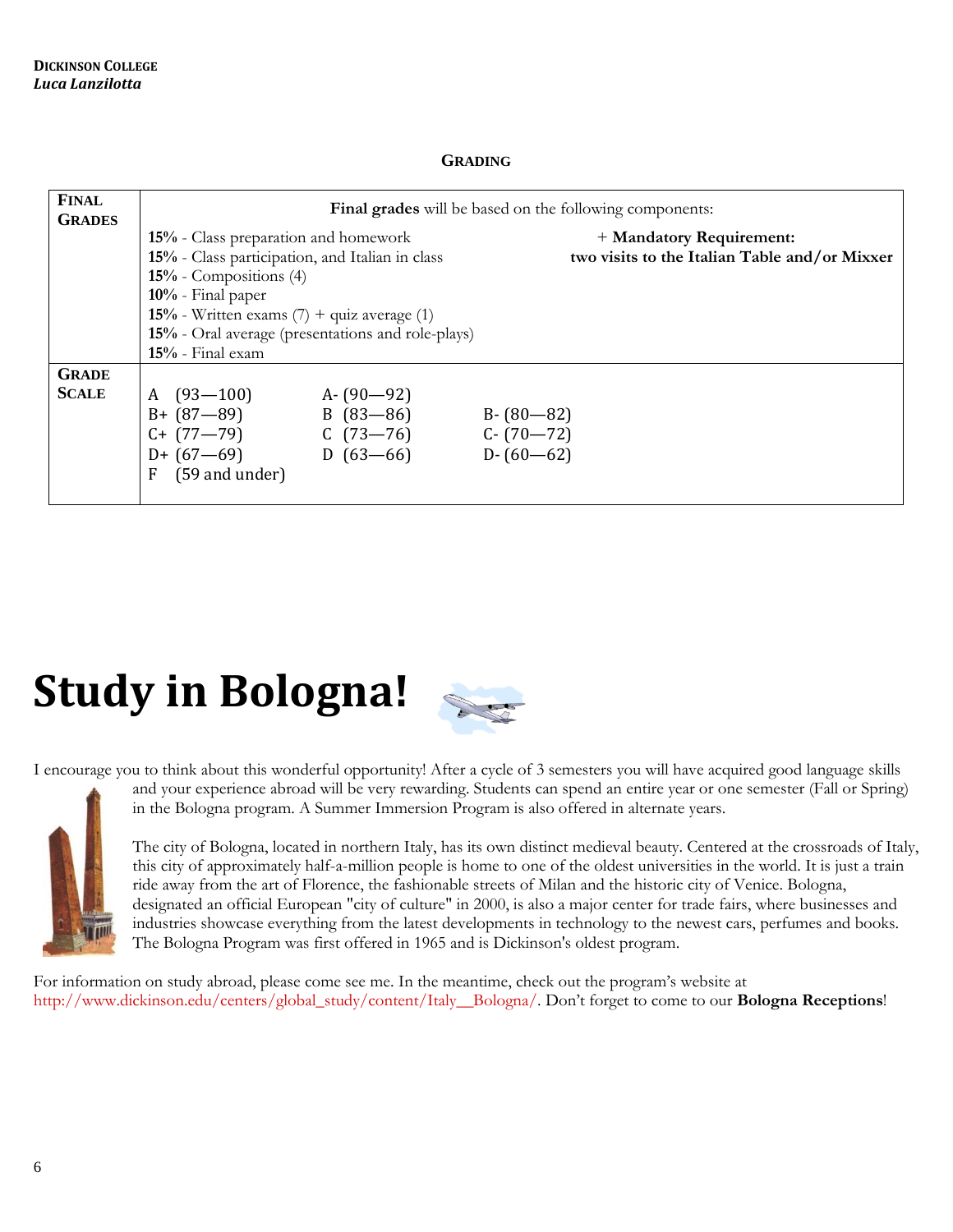### **ACADEMIC CODE OF CONDUCT**

From the Dickinson College's "Community Standards:"

"Students are expected to do their own work. Work submitted in fulfillment of academic assignments and provided on ex aminations is expected to be original, by the student submitting it, and for the course. Collaboration must be noted in writing and requires the consent of the instructor. Normally a paper may be submitted in fulfillment of an assignment in only one course. Exceptions require permission from the instructors. Violations of the Academic Code include:

**Cheating.** Cheating involves deception or the provision or receipt of unauthorized assistance. Student are expected neither to receive not to provide unauthorized assistance with academic work. Cheating may take many forms. The examples below are illustrative:

1. The use of notes or other unauthorized materials in examinations.

2. Copying from another person's answers.

3. Obtaining and using a copy of the examination or answers to an examination without the knowledge of the instructor.

4. Collaborating on assignments or examinations unless such collaboration has been permitted.

5. Referring to and using prohibited materials in the preparation of assignments or the taking of examinations or quizzes.

6. Knowingly assisting another to do any of the above or to cheat in a similar manner.

**Plagiarism.** To plagiarize is to use without proper citation or acknowledgment the words, ideas, or work of another. Plagiarism is a form of cheating that refers to several types of unacknowledged borrowing. The most serious degree of plagiarism involves the wholesale and deceptive borrowing of written material from sources such as published authors, websites, other students, or a paper-for-hire."

**Online translators***.* The use of online translators in a language course is **prohibited**. This use of outside help is considered cheating because it defeats the main objective of the language course which is to teach students how to communicate in a foreign language. Online translators differ from simple dictionaries because the translators make linguistic choices (both semantically and syntactically) that the students must learn to make on their own.

**Multilingual Writing Center ("MWC")***.* All students are encouraged to go to the MWC for extra help in their writing assignments. However, for the work to be accepted and assessed, **students must hand in both the corrected and uncorrected drafts to their instructor.** After each writing session, writing tutors will email the instructor of each student's tutoring session. **Students who do not provide both copies will not receive credit.**

**Collaborative Work***.* I encourage my students to work collaboratively. Group study promotes learning and cooperation. However, you are not allowed to collaborate with others when you write your essays. You may not ask proficient speakers or your classmates to supply words or to make corrections. Unless specifically asked by me, collaborating on these aspects of your written work is a violation of the Code of Conduct. If I believe that your work is not the result of your honest efforts, I will report the case to the College judicial system. If you have questions or doubts about what constitutes cheating or plagiarism, please ask me before making any decision.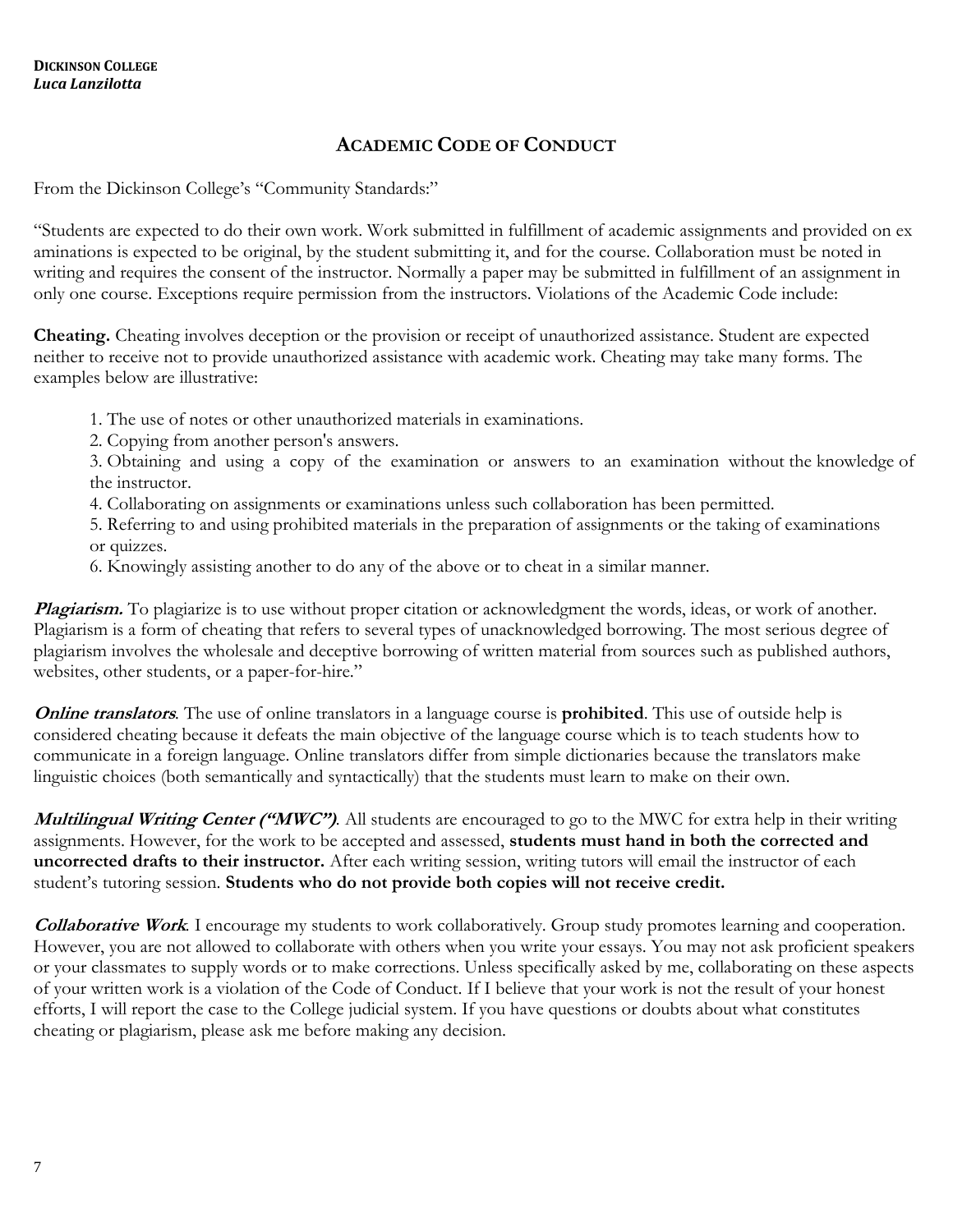#### **DICKINSON COLLEGE** *Luca Lanzilotta*

#### **Accommodations for Disabilities**

Dickinson College makes reasonable academic accommodations for students with documented disabilities. Students requesting accommodations must make their request and provide appropriate documentation to the Office of Disability Services (ODS) in Dana Hall, Suite 106. Because classes change every semester, eligible students must obtain a new accommodation letter from Director Marni Jones every semester and review this letter with their professors so the accommodations can be implemented.

The Director of ODS is available by appointment to answer questions and discuss any implementation issues you may have. ODS proctoring is managed by Susan Frommer (717-254-8107 or [proctoring@dickinson.edu\)](https://exmail.dickinson.edu/owa/redir.aspx?C=vKkw_RrDXa7e9QU1-pVbtvoxPXpBMRoPCSSAU52cW08QvITDJazTCA..&URL=mailto%3aproctoring%40dickinson.edu). Address general inquiries to 717-245-1734 or e-mail [disabilityservices@dickinson.edu.](https://exmail.dickinson.edu/owa/redir.aspx?C=lsUrwgJIjyJQ32OlOogAjHqrNMOJ2Evebp5-6A0rzq4QvITDJazTCA..&URL=mailto%3adisabilityservices%40dickinson.edu) For more information, go to [www.dickinson.edu/ODS.](https://exmail.dickinson.edu/owa/redir.aspx?C=5vmMP0mNKzKjqGV7vZRAtJ9avCk-NilZYbHWBU3D6VMQvITDJazTCA..&URL=http%3a%2f%2fwww.dickinson.edu%2fODS)

#### **Classroom Recording:**

This class, including lectures, classroom discussions and laboratory sessions, may be audio recorded as an accommodation granted by the Office of Disability Services (ODS). If this is the case, the course instructor will inform all members of the class. The course instructor may, for pedagogical and/or assessment purposes, require that you be audio or video recorded during specific course activities. If such activities are a part of this course, this syllabus will indicate the purposes for recording, when recording will occur, how recordings will be used and how long they will be retained. In addition, the instructor will clearly announce to all participants when the recording is starting and when it ends. Audio or video recording of any lecture, classroom discussion, or laboratory session in this course other than for the above purposes is strictly prohibited and may be a violation of Pennsylvania's Wiretapping and Electronic Surveillance law (18 Pa. C.S. Section 5701 et seq).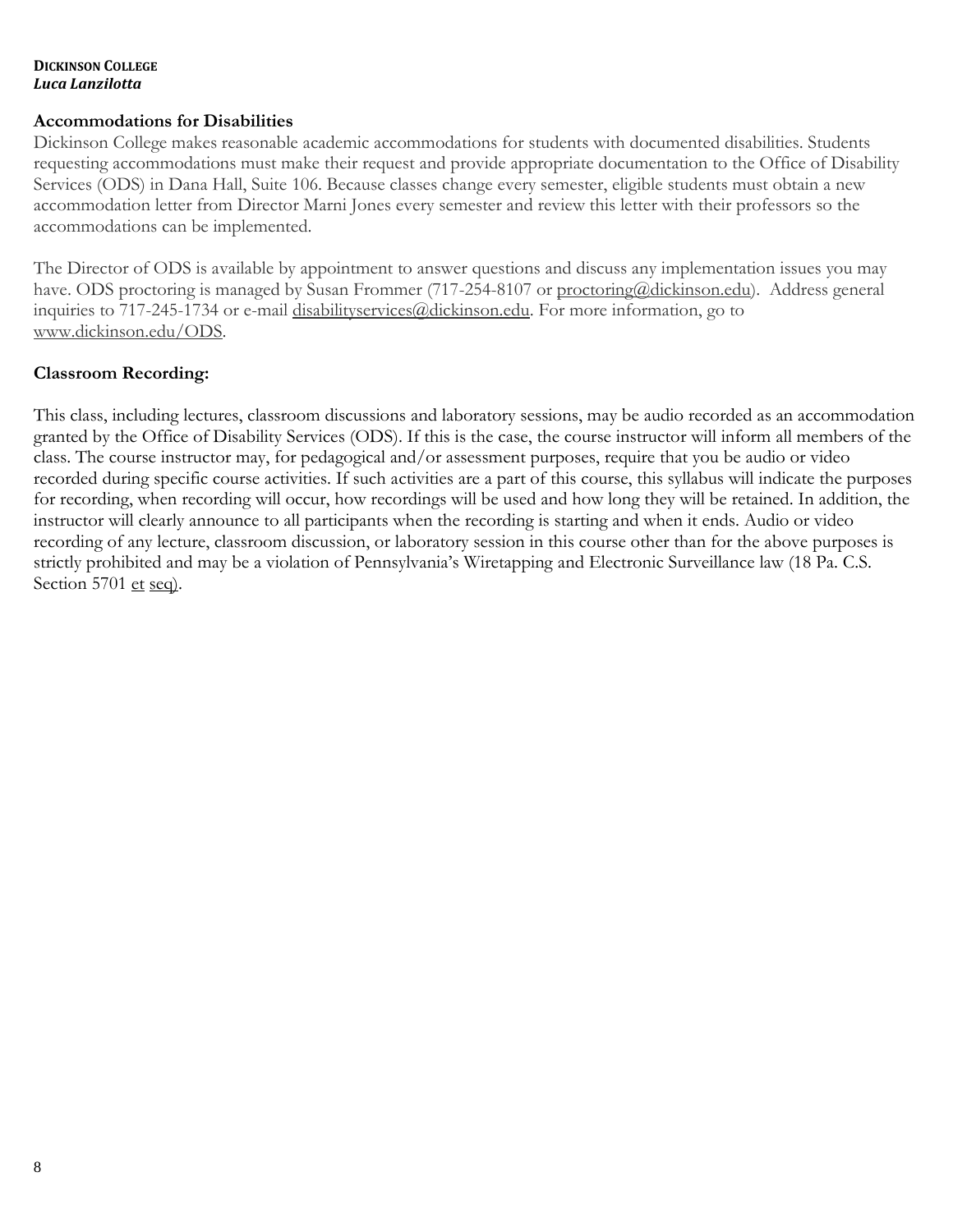#### **Il Calendario del corso**

This is a tentative calendar and may change depending on students' progress. Class activities and daily homework are not listed on this calendar. You will find more detailed information on our **Moodle** site.

#### The units on Food and Sustainability are marked as FS and  $\otimes$

#### **Settimana 1 (28 agosto – 1 settembre) Unità 1**

| UIHLA I     |                                             |  |
|-------------|---------------------------------------------|--|
| Vocabolario | l rapporti personali                        |  |
| Grammatica  | Il presente indicativo; il passato prossimo |  |
| Verifiche   | $\sqrt{Q}$ uiz #1 – venerdì 1 settembre     |  |

#### **Settimana 2 (4 settembre – 8 settembre)**

| Unità 1    |                                        |  |
|------------|----------------------------------------|--|
| Grammatica | Il genere e il numero; gli articoli    |  |
| Cultura    | Perché studi l'italiano?               |  |
| Libro      | Modelle, pistole e mozzarelle          |  |
| Verifiche  | Composizione #1a – giovedì 7 settembre |  |
|            | Esame #1 – venerdì 8 settembre         |  |

#### **Settimana 3 (11 settembre – 15 settembre)**

| nн |  |
|----|--|
|----|--|

| Vocabolario    | La politica e i problemi sociali                                      |  |
|----------------|-----------------------------------------------------------------------|--|
| Cortometraggio | Mare nostro (18 min.) di Andrea D'Asaro                               |  |
| Grammatica     | Imperfetto; Passato prossimo vs Imperfetto; Possessivi e dimostrativi |  |
| Verifiche      | Quiz $#2$ – lunedì 11 settembre                                       |  |

#### **Settimana 4 (18 settembre – 22 settembre)**

**Unità 2** 

| Grammatica    | Le preposizioni                                                                     |
|---------------|-------------------------------------------------------------------------------------|
| Libro         | Modelle, pistole e mozzarelle                                                       |
| Guest Speaker | Dickinson alumna Lisa Sabetta will do a presentation on her career after Dickinson, |
|               | with a focus on her current job at Prada and her company's relationship with        |
|               | sustainability                                                                      |
|               | martedì 19 settembre                                                                |
| Verifiche     | Composizione #1b – lunedì 18 settembre                                              |
|               | Composizione #2a – giovedì 21 settembre                                             |
|               | Esame #2 - venerdì 22 settembre                                                     |

#### **Settimana 5 (25 settembre – 29 settembre)**

**Unità 3 FS**

| Vocabolario | <b>FS</b> Il cibo e la spesa                                             |
|-------------|--------------------------------------------------------------------------|
| Grammatica  | Il partitivo; Molto; Pronomi oggetto diretto; Pronomi Oggetto Indiretto; |
|             | Piacere (e verbi simili)                                                 |
| Cultura     | <b>See FS</b> Il Movimento Slow Food, La Cucina Povera                   |
| Verifiche   | Quiz #3 – lunedì 25 settembre                                            |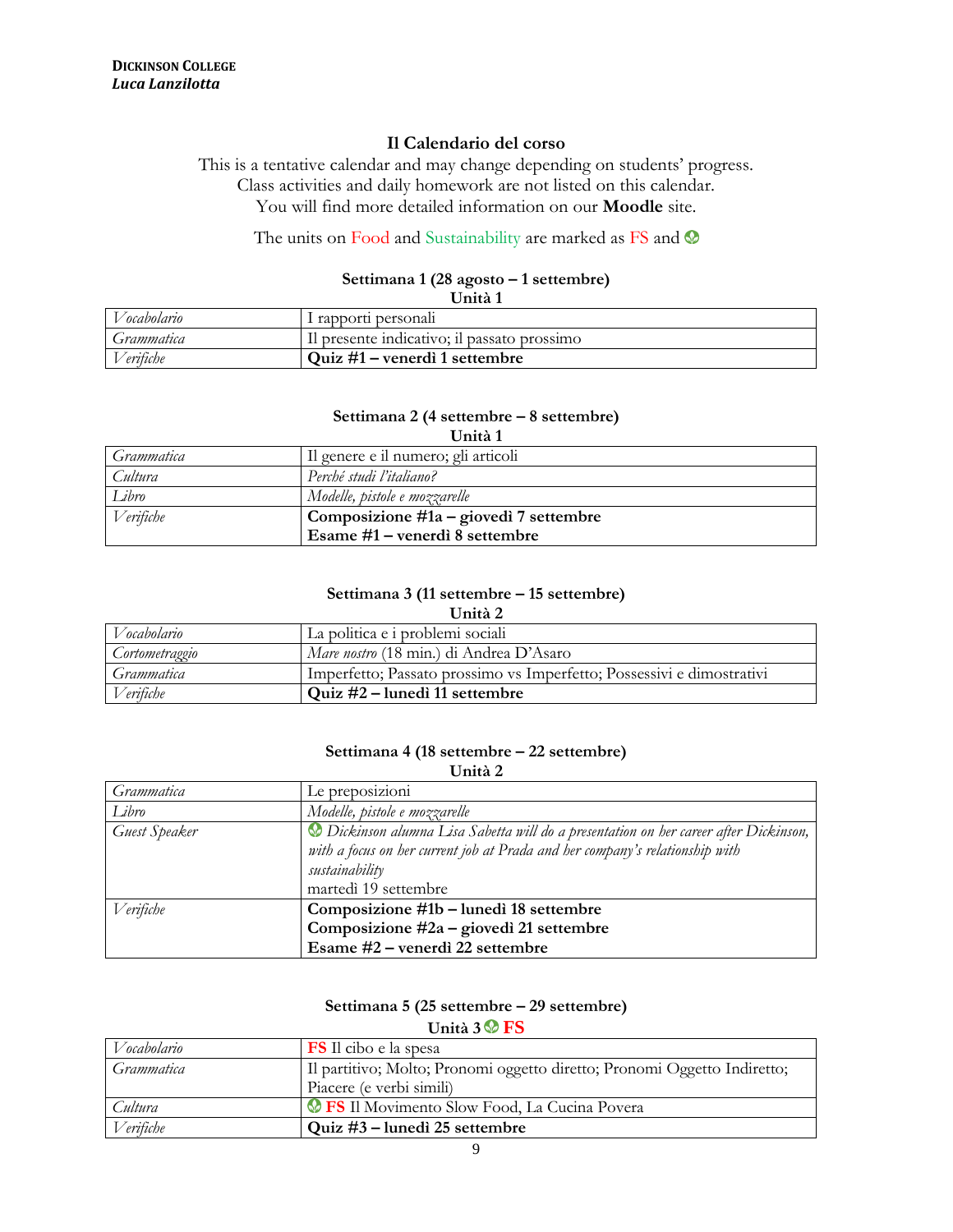## **Settimana 6 (2 ottobre – 6 ottobre)**

**Unità 3 FS**

| Grammatica | Pronomi doppi; l'imperativo                                     |
|------------|-----------------------------------------------------------------|
| Libro      | Modelle, pistole e mozzarelle                                   |
| Verifiche  | Composizione #2b – martedì 3 ottobre                            |
|            | <b>OFS</b> Presentazione: piatti italiani – mercoledì 4 ottobre |
|            | Esame #3 – venerdì 6 ottobre                                    |

#### **Settimana 7 (9 ottobre – 13 ottobre)**

| ×<br>٠<br>۰.<br>٠ |  |
|-------------------|--|
|-------------------|--|

| Vocabolario | La tecnologia                                                                   |
|-------------|---------------------------------------------------------------------------------|
| Cultura     | Articoli di giornale:                                                           |
|             | Gli italiani 'malati' di smartphone, Oggi, 24 giugno 2014                       |
|             | Troppi sms: pollice bloccato a una 14enne, Corriere della Sera, 23 gennaio 2015 |
| Grammatica  | Il comparativo; Il superlativo                                                  |
| Verifiche   | Quiz #4 – lunedì 9 ottobre                                                      |
|             | Composizione $#3a$ – giovedì 12 ottobre                                         |

## **Settimana 8 (18 ottobre – 20 ottobre)**

| **MIDTERM PAUSE (17-18 ottobre)** |  |
|-----------------------------------|--|

| × |  |
|---|--|
|   |  |
|   |  |

| Grammatica                                    |                                                  |
|-----------------------------------------------|--------------------------------------------------|
| $\vdash$<br>$\sim$ $\sim$ $\sim$<br>'eritiche | 20 ottobre<br>venerdi<br>ĦД<br><b>Esame</b><br>_ |

#### **Settimana 9 (23 ottobre – 27 ottobre) Unità 5 FS**

| $\mathbf{v}$ and $\mathbf{v}$ and $\mathbf{v}$ |                                |
|------------------------------------------------|--------------------------------|
| Vocabolario                                    | Il lavoro                      |
| Cultura                                        | L'economia italiana            |
|                                                | $\circledast$ <b>FS</b> Eataly |
| Grammatica                                     | Ci, Ne, Il futuro              |
| Verifiche                                      | Quiz #5 – lunedì 23 ottobre    |

#### **Settimana 10 (30 ottobre – 3 novembre)**

**Unità 5 FS**

| Grammatica | Il passato remoto                                                  |
|------------|--------------------------------------------------------------------|
| Libro      | Modelle, pistole e mozzarelle                                      |
| Verifiche  | <b>Presentazioni sulle aziende italiane – martedì 31 ottobre e</b> |
|            | mercoledì 1 novembre                                               |
|            | Composizione #3b - giovedì 2 novembre                              |
|            | Esame #5 – venerdì 3 novembre                                      |